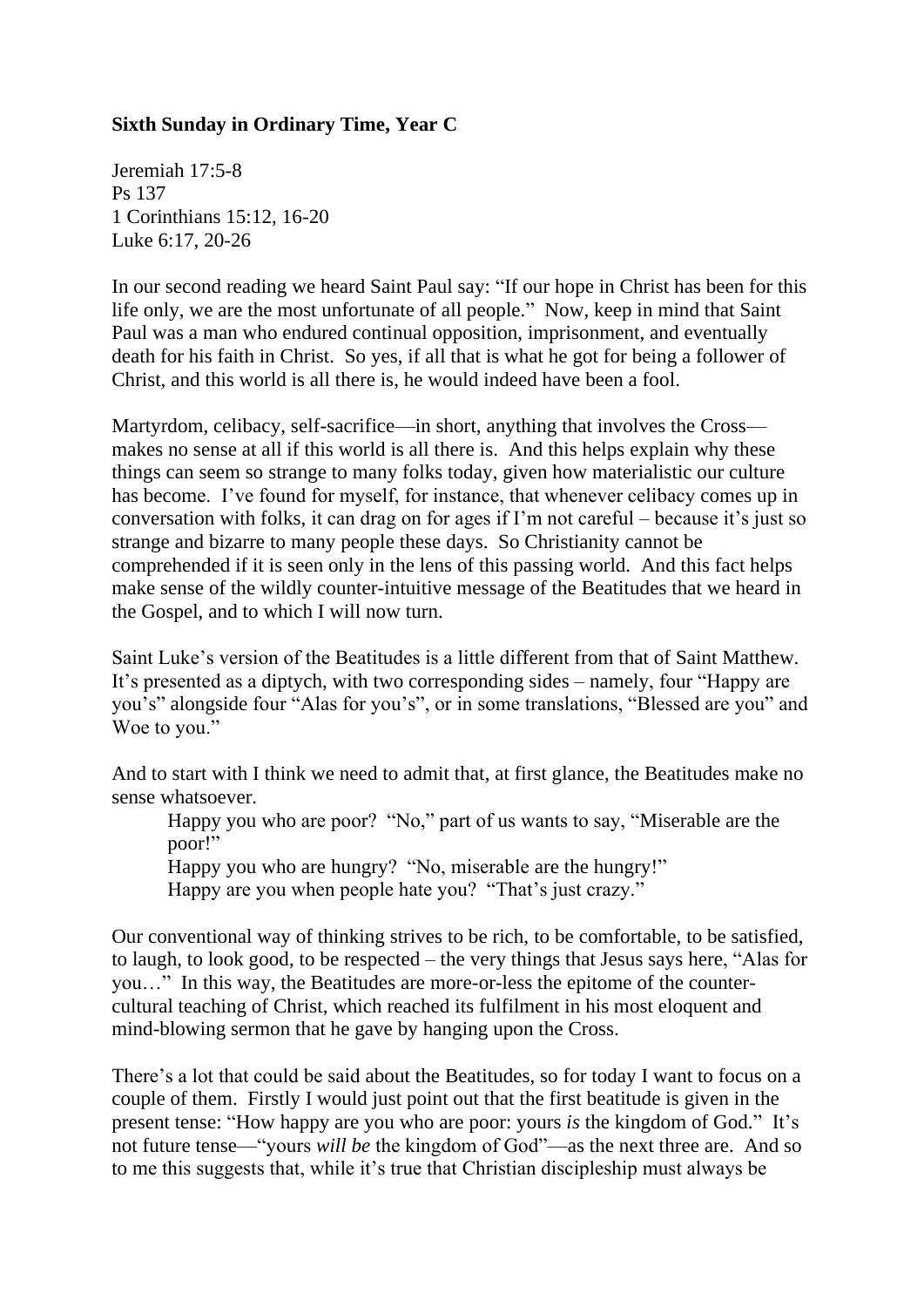carried out with one eye on the life to come—as I've already mentioned—we are called to prefigure it here and now as best we can.

But let's go a little deeper with a couple of these. The second beatitude given here is: "Happy you who are hungry now: you shall be satisfied." It's worth asking: satisfied with what? With food? With fish and chips, or pizza? What kind of satisfaction or fulfilment are we talking about here? I would say that this isn't simply a case of "do the right thing and you'll be rewarded." I think it goes a bit deeper than that – that in some way we will be filled with a sense of joy and meaning, once we understand what our life of simplicity, poverty, and even hardship, means in a larger context.

And this flows into the next beatitude: "Happy you who weep now: you shall laugh." Again we can ask: at what? At what will we laugh when it's laughing time? Does it mean that all the weeping will eventually pay off, and all our tears will have earned a few compensatory laughs? Again, I think it goes a bit deeper than this.

Let me get into it with a little story. A friend of mine once mentioned a retreat he'd been on, during which the participants were asked at one point to chart the emotional peaks and valleys of their lives. When things had gone well for them and all was good, and when they had had down times, and were sad and suffering and disappointed and so forth.

Then, as follow-up exercise, the retreatants were asked to locate in their lives the moments when they felt they were closest to God – when they *just knew* that God was working on them and through them in a powerful way. And, lo and behold, for pretty much everyone on this retreat, they noticed that—in hindsight—the moments when they felt closest to God invariably corresponded to the troughs in their lives – to those moments when they were sad and broken and things were falling apart.

Now, in some respects this little exercise from this retreat is what the Bible itself does over and over again. The Bible is continually saying to its readers: "Look back, and you will be amazed, and you will laugh at what you used to weep over. You will realise that it was when you were in the desert, that God was there; that when you were in captivity in Babylon, that God was there; that when you were losing at the game of history, God was there. In other words, in the light of the risen Christ, you look back, and precisely at those moments in which you wept, you now laugh, because you see something there that you wouldn't trade for anything.

Now this is not some kind of cheap optimism that says things weren't really all that bad—it may well have been terrible; it may well be that if you could somehow go back and change it all you absolutely would—but nonetheless, in the light of Christ you recognise that something powerful and consequential has taken place, something to do with the mystery of real liberation.

And what the mystery of liberation says to us is that we don't have to be afraid. It says to us what the Cross proclaims loud and clear – namely, that even *there* the God